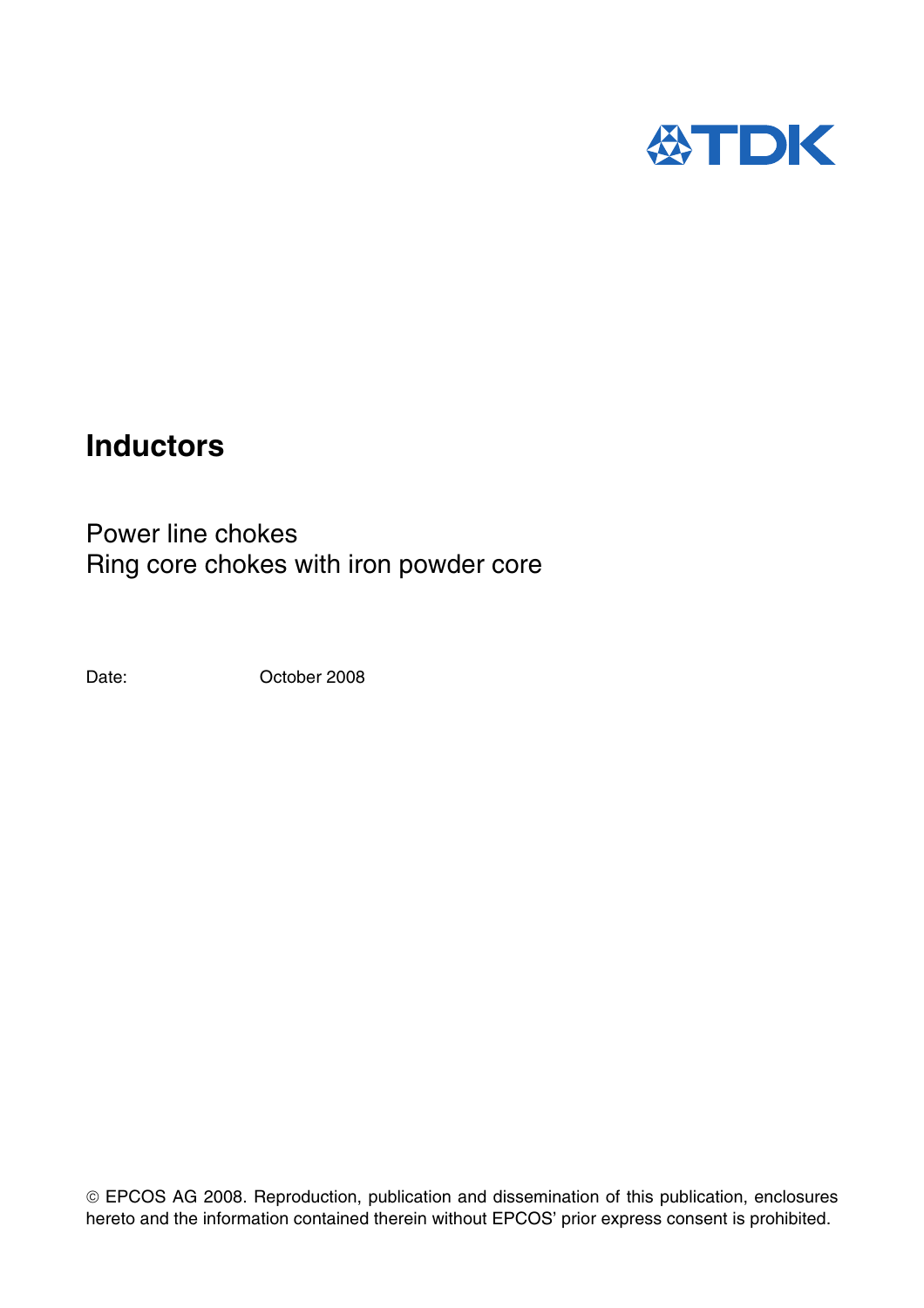

# **Ring core chokes with iron powder core**

# **General**



Figure 1 Ring core choke with powder core Double choke shown as an example

Ring core chokes with iron powder core are primarily used to attenuate differential-mode interference voltages and currents in cases where the use of X capacitors is ineffective, inadequate or undesired.

In order to avoid saturation, these chokes are equipped with a closed ring core of iron powder with low permeability. They are often installed together with current-compensated chokes to improve differential-mode interference attenuation, especially at low frequencies.

Single chokes with powder core attenuate differential-mode RF interference on the connected line.

Both windings of double chokes act as if they were connected in series, their effect on differentialmode interference corresponds, in practice, to roughly 3.5 times their rated inductance.

Common-mode interference is also attenuated by double chokes with powder core; maximally half the rated inductance of one winding is effective. As with I core chokes – the rated inductance is only minimally affected by operating current bias. Due to the closed core, the stray field, however, is substantially lower than that of a corresponding I core choke.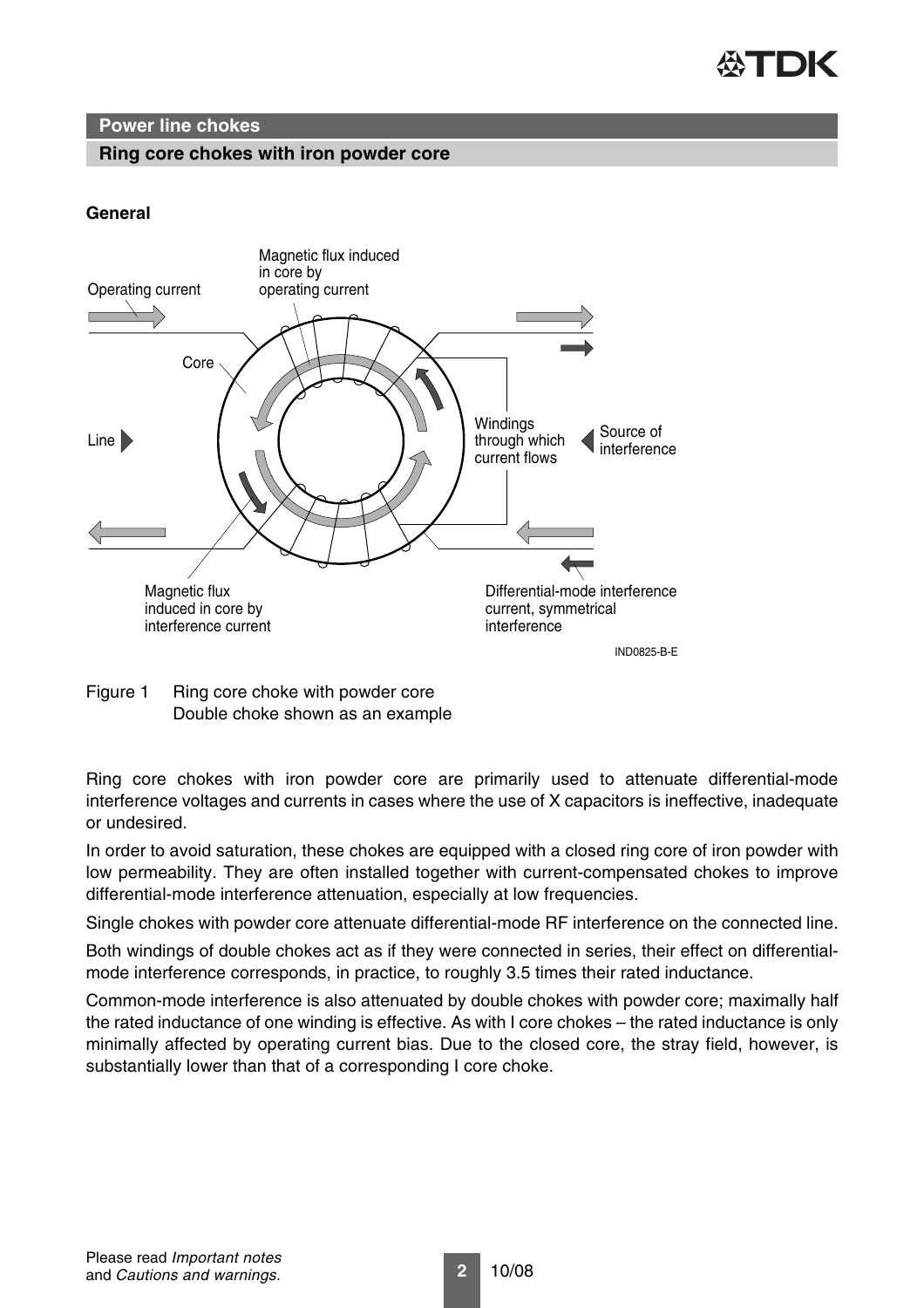

#### **Ring core chokes with iron powder core**

## **Suppression of harmonics and PFC**

Nowadays electrical devices must be designed and tested to comply with certain directives. In the European Union there are standards dealing with harmonics and power factor correction (PFC) respectively, defining limit values as well as test methods for electrical devices. In particular, the EN 61000-3-2 standard defines the limits for harmonic current emissions that electrical equipment with input current  $\leq 16$  A per phase must adhere to.

Switch-mode power electronics is the state of the art in consumer and industrial applications (i.e. SMPS, lamp ballasts, motor drives). The typical architecture of such a circuit includes a rectifier stage, which provides a DC voltage link to a semiconductor-based switching stage that is typically digitally controlled. The output is then filtered employing an inductance.

The single-phase bridge rectifier that is generally used in the input stage is connected to a large capacitor that smooths the pulsating voltage. However, this recharging of the capacitor causes a non-sinusoidal current flow (see also "Sine-wave chokes"). The current harmonics and the impedance of the circuitry cause voltage harmonics. These harmonics not only cause higher losses and shorten the lifetime of equipment, they are also coupled back into the mains power supply.

Harmonic distortion at lower frequencies can be reduced using an inductor connected in series with the device at power input. Single and double chokes with powder core are usually utilised for this purpose. Here, a range of well-established standard chokes featuring an iron powder ring core is offered by EPCOS. Double chokes are often more favourable, as they also provide up to 50% of the rated inductance for the suppression of common-mode interferences.

For higher powered electrical equipment, the inductance values needed for effective suppression of harmonics increase rapidly and the chokes soon become too bulky. For this reason more sophisticated active circuitry is used. The main purpose of such circuits is correction of the power factor (active PFC).

As mentioned before, the current flow caused by the rectifier stage is non-sinusoidal and not in phase with voltage. So the power factor ( $\lambda = \frac{P}{S}$ , where P is the real and S the apparent power) is lower than 1. This causes a rise of reactive power Q consumed. For this reason, power suppliers often specify a minimum value for power factor.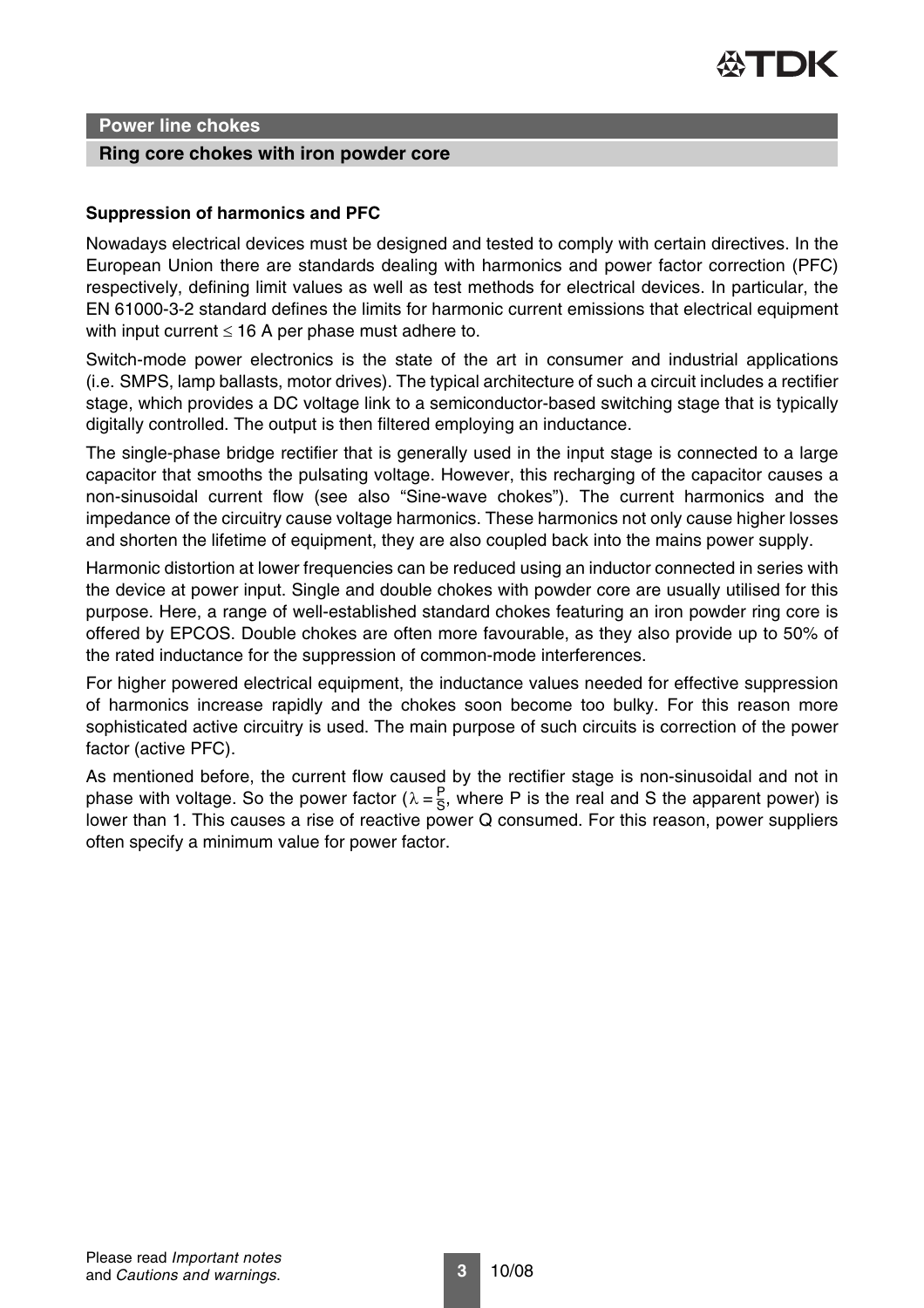

#### **Ring core chokes with iron powder core**

The active power factor correction is an additional switch-mode stage, which controls the input current to be sinusoidal and in phase with input voltage, simulating a non-reactive (ohmic) load [\(figure 2](#page-3-0)). This results in effective reduction of harmonics and therefore, reduced size of chokes needed.



<span id="page-3-0"></span>Figure 2 Modern active PFC topology [1]

<sup>[1]</sup> Reddig, M., Schlenk, M., "High efficient PFC-stage without input rectification", PCIM 2003.